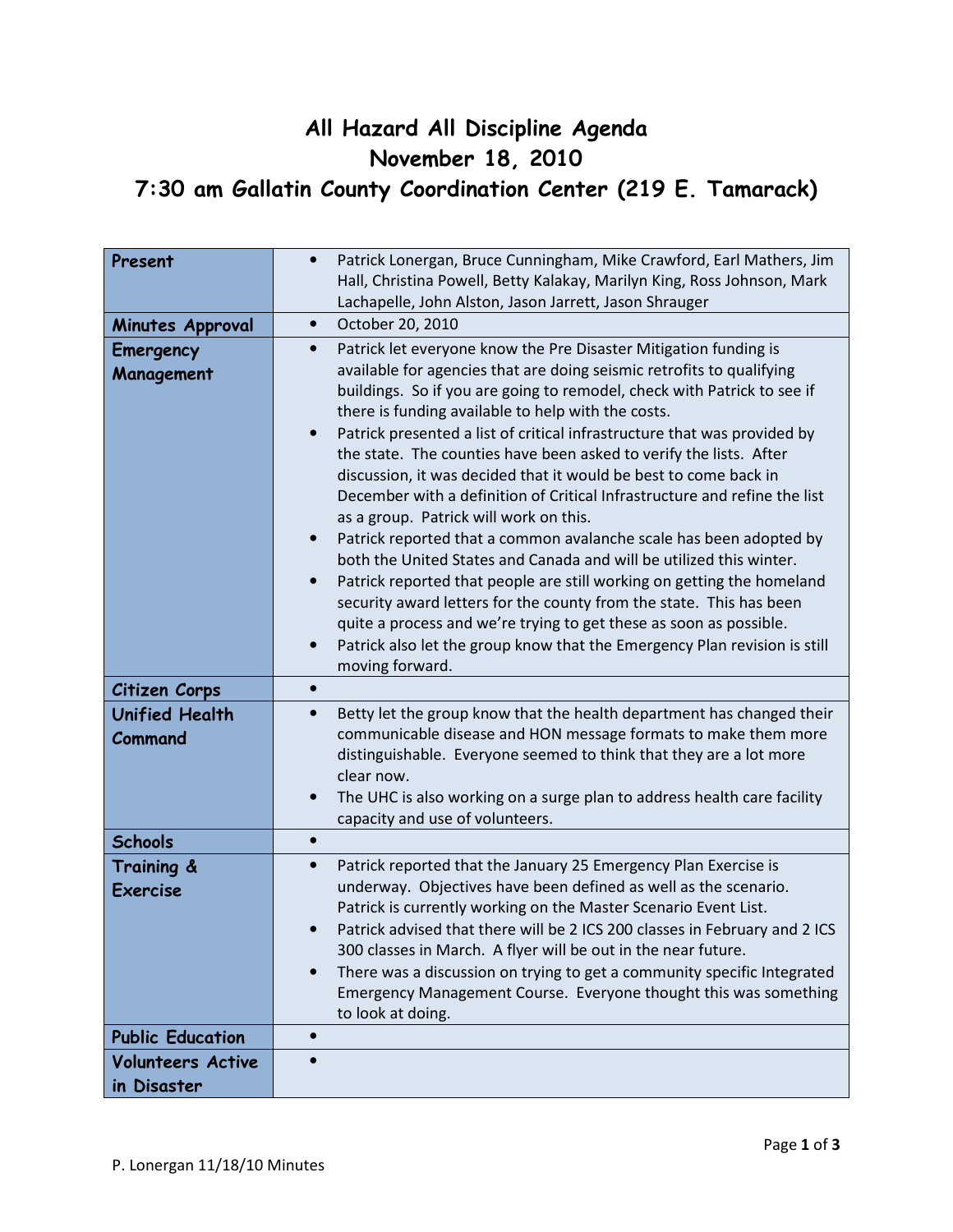| <b>Communications</b> | Bruce reported that the new Communications Manager, Kerry<br>O'Connell is on board and would be here, but she is working on an issue<br>at 911.<br>Bruce also reported that they are looking at another solution for<br>generating SMS messages from HipLink that will bypass the internet and<br>allow messages to any carrier. |
|-----------------------|----------------------------------------------------------------------------------------------------------------------------------------------------------------------------------------------------------------------------------------------------------------------------------------------------------------------------------|
| Other                 |                                                                                                                                                                                                                                                                                                                                  |
| Next meeting          | December 16, 2010 @ 7:30 am - Gallatin County Coordination Center                                                                                                                                                                                                                                                                |